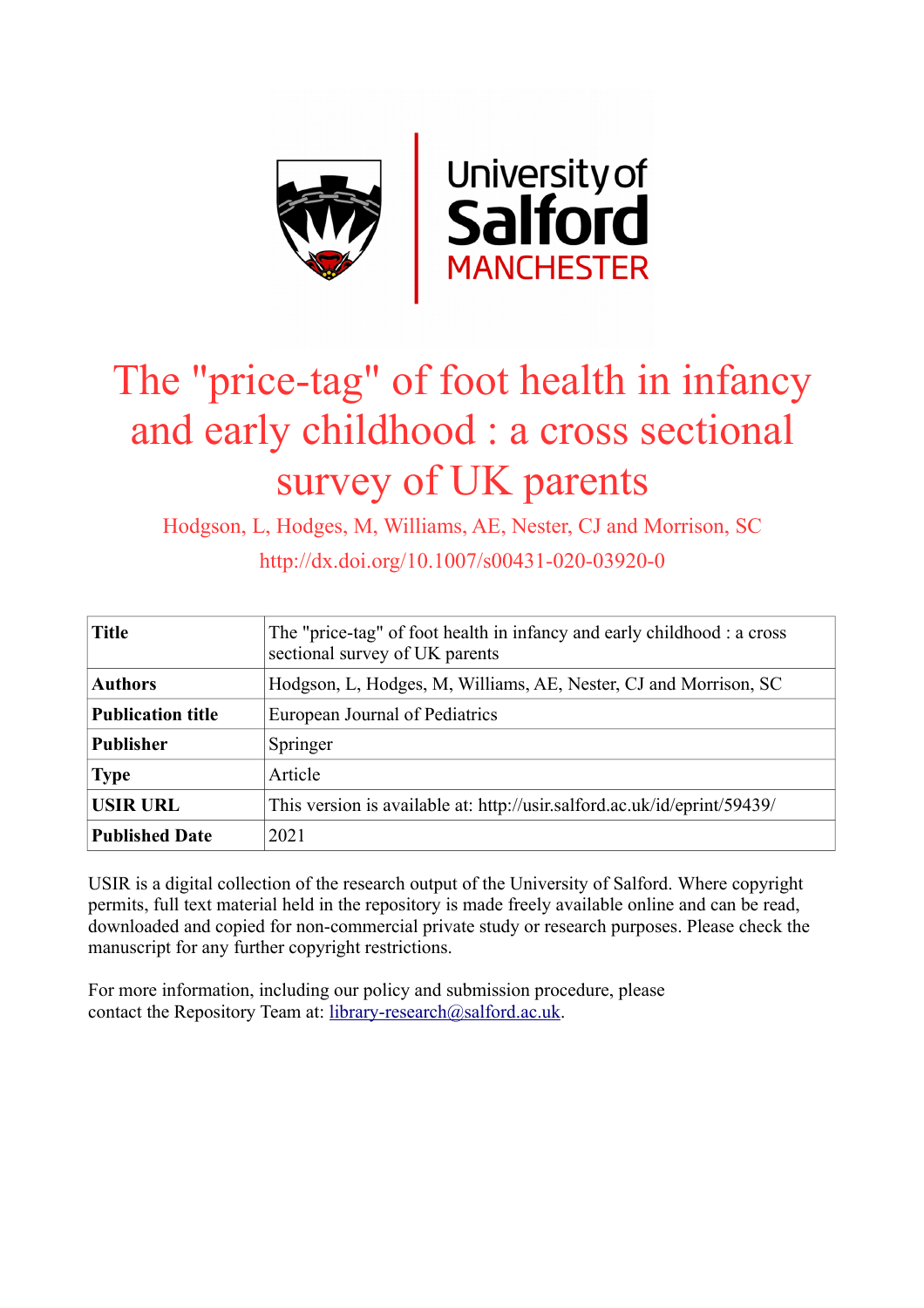# Title: **The "price-tag" of foot health in infancy and early childhood: a cross sectional survey of UK parents. Declaration statements**

## **Authors**

## Corresponding/First Author

## Lisa Hodgson $1$

University of Brighton, School of Health Sciences, Aldro Building, 49 Darley Road, Eastbourne, East Sussex BN20 7UR. E-mail L.Hodgson@Brighton.ac.uk

# Co-Authors

## Molly Hodges<sup>1</sup>

University of Brighton, School of Health Sciences, Aldro Building, 49 Darley Road, Eastbourne, East Sussex BN20 7UR. E-mail: M.E.Hodges@brighton.ac.uk

## Anita E. Williams2

University of Salford, School of Health and Society, PO 29 & 33 Brian Blatchford Building Frederick Road M6 6PU. Email A.E.Williams1@salford.ac.uk

## Chris J. Nester<sup>2</sup>

University of Salford, School of Health and Society, PO 29 & 33 Brian Blatchford Building Frederick Road M6 6PU. E-mail C.J.Nester@Salford.ac.uk

## Stewart C. Morrison<sup>1</sup>

University of Brighton, School of Health Sciences, Robert Dodd Building, 49 Darley Road, Eastbourne, East Sussex BN20 7UR. E-mail S.C.Morrison@brighton.ac.uk

## **Abstract**

Children's feet are complex structures and strategies for supporting good foot health throughout childhood are important, but can be challenging. Greater awareness of the contemporary factors influencing decisions, such as footwear purchases, is needed to inform health narratives which are more closely aligned to parents' attitude and behaviours. The aim of this study was to explore parent's knowledge of children's foot health, understand the common foot health concerns and experiences with footcare services. A purposeful sampling approach was used to recruit parents of children aged 5 years and under. Participants completed a selfadministered, online survey which consisted of 39 questions across six sections: (1) Participant demographics; (2) Developmental events (milestones such as crawling and walking); (3) Foot health concerns; (4) Developmental aids (products such as baby bouncers and baby walkers); (5) Footwear; and (6) Foot health information. Both adaptive and mandatory questions were used. Descriptive statistics were used to summarise closed-ended questions and a summative content analysis was adopted to draw inferences from the text data. Two-hundred and thirty-nine parents completed the survey, and this represented female participants (n=213) aged between 34-42 (n=126) or 25-34 (n=83) years of age. The survey generated responses from a wide geographical spread across the UK but the majority of these were from the North West of England (n=75) and South East of England (n=46). Four main themes were drawn from the content analysis: (1) foot health concerns and seeking advice; (2) information and advice; (3) how parents support infant milestone events; and (4) footwear. *Conclusion:* This work provides insight into parents' perspective on the broad topics of children's foot health, identifying common experiences and concerns about their children's foot health and the factors which influence decision making. Understanding more about these issues will help health professionals support parents during infancy and early years.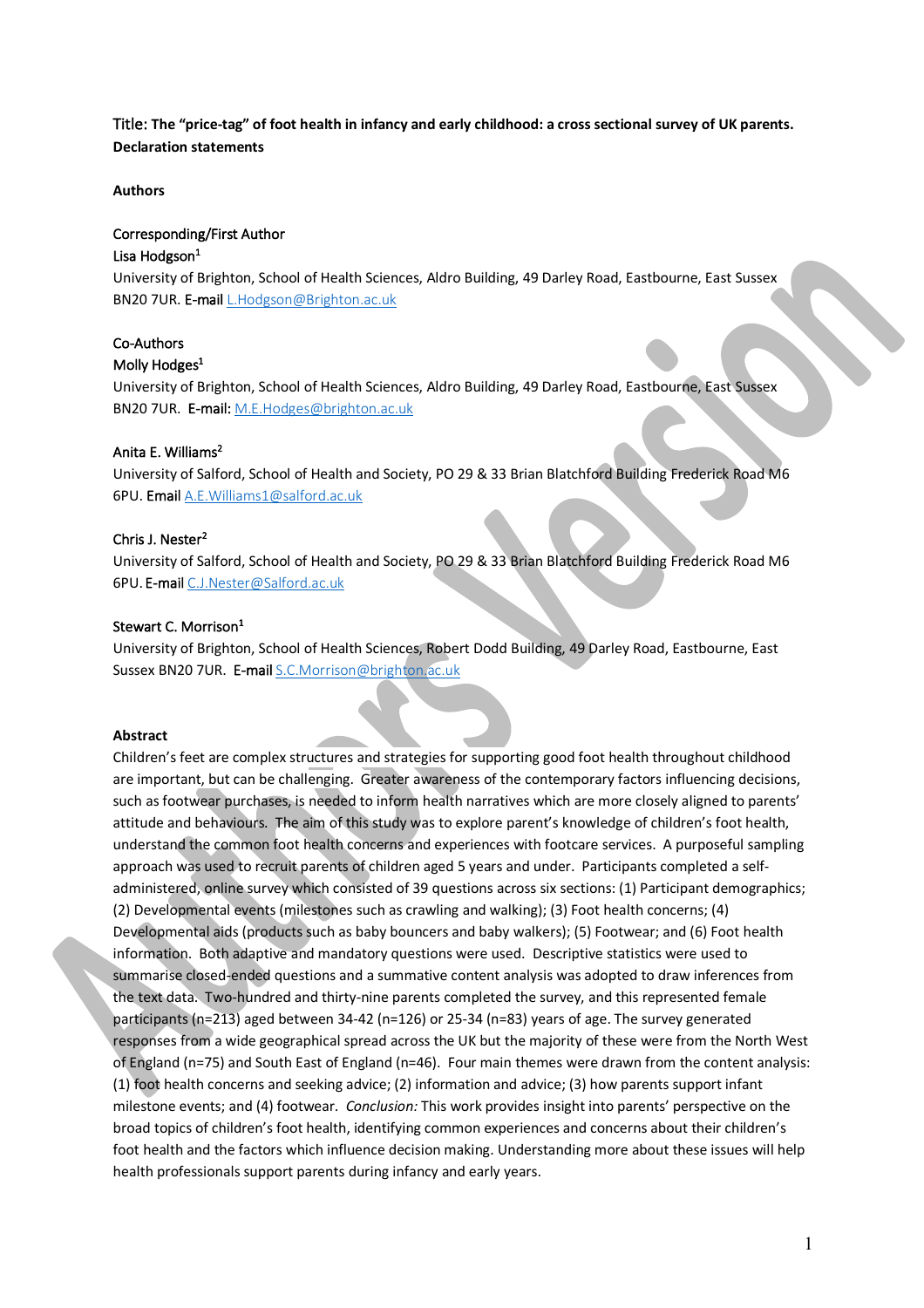## **Key words**

Children's foot health, health information, children's footwear, Health services, parent behaviours

## **Abbreviations**

A-Level – Advance Level qualification CTVE- Congenital Talipes Equino Varus GCSE- General Certificate of Secondary Education GP – General Practitioner HV – Health Visitor NHS – National Health Service N= - Number of

## **What is known**

- Maintaining good foot health throughout childhood is important and many factors influence decision-making.
- There is little understanding about how parents care for their children's feet and their understanding of good foot health practices and services.

## **What is new**

- Insight into the common factors which influence parents' approaches to supporting early development and the typical concerns that parents encountered about their children's overall foot health and footwear.
- Identifies areas of children's foot health for health professionals to target when developing information sources for parents.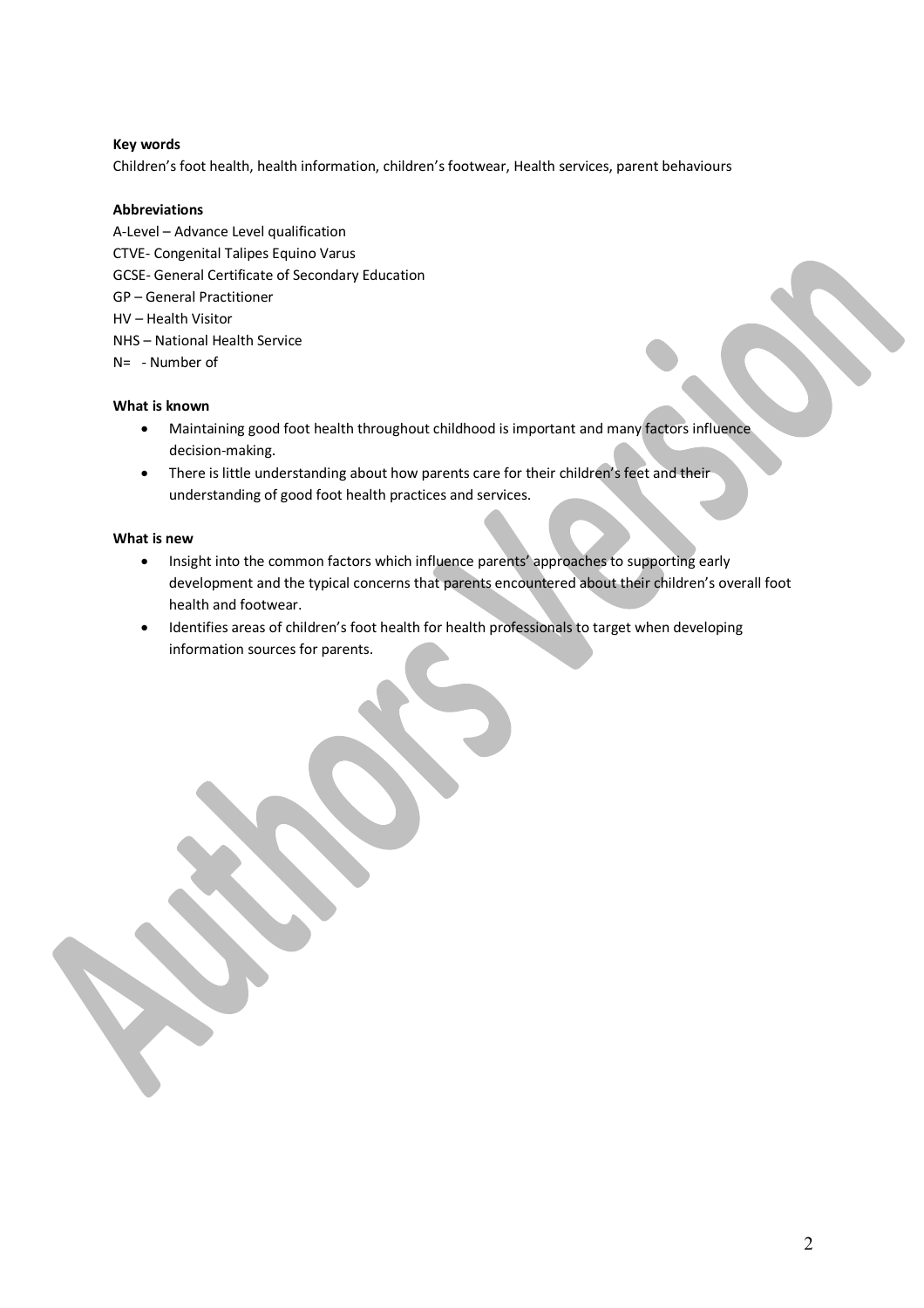#### **Background**

The anatomical, biomechanical, and functional development of children's feet throughout childhood represents the emergence of a highly complex musculoskeletal configuration, with considerable changes across life stages [29]. Maintaining good foot health throughout childhood is dependent on many factors [15,22], and health professionals are key to supporting parents through their decision-making, with advice about foot development, footcare intervention(s) and education (e.g. footwear advice). Despite this, there are challenges with promoting consistent health information due to inconsistent practices across professional communities [1,4-6,10,19,23] and limited literature within the field [8, 14, 21, 22]. Given the complexity of this topic, there is a need for further research which helps promote good foot health strategies in the early years.

Whilst parents are primarily responsible for making decisions relating to their children's feet, the knowledge underpinning these decisions is poorly understood [27]. Footwear is a topic that raises anxiety for parents and this can include; the type of shoe(s) that should be worn, when the child should start wearing shoes, whether a professional is engaged in shoe fitting and how long the child spends wearing shoes. However, the conflicting evidence perpetuates confusion amongst parent communities and mixed practices between healthcare professionals. Health professionals (e.g. health visitors, physiotherapists and podiatrists) have an important role in translating research evidence for parents to help make informed foot health decisions. In the absence of clear guidance, parents often attempt to seek out their own solutions to supplement information from health professionals. The internet is a common platform for information seeking where parents can source a range of information relating to diagnosing and treating health conditions, and advice about child development and parenting [3]. Despite the accessibility of this information, literacy and comprehension of the important for ensuring that health information is accessible and supports improving parents' decisions [27]. Nutbeam [24] proposed three levels to improving health literacy; transmission of factual information, skill development and understanding of social and economic determinants of health to drive organisational and policy change, and development of health information. To develop accessible information aimed at improving foot health literacy for parents, an understanding of factors that are closely aligned to parents' existing practices, decision making, influences and behaviours towards their children's foot health and development is required. This study aims to explore parent's knowledge of children's foot health, understand the common foot health concerns and experiences with footcare services.

## **Methods**

This study was an online, cross-sectional survey. The survey looked at how parents accessed foot care/foot health services for children, and what messages about foot health and footwear advice that parents believed to be important. Through undertaking this work, we anticipated developing a richer understanding of the factors that inform parent's knowledge, beliefs and approaches. Ethical approval was granted from the School of Health and Society Research Ethics Panel, University of Salford (HSR1718-112).

#### **Survey design**

The questionnaire was designed within Online Surveys (www.onlinesurveys.ac.uk) and enabled the research team to disseminate the survey across a wide geographical region [7, 30 ]. Five parents known to the project team reviewed the initial draft of the survey and cognitive one-to-one interviews, lasting between 15-30 minutes, were conducted to explore participant's experiences of the survey to reduce response error [28] and to ensure quality of reporting [13]. The research team were able to gauge responses to questions, meaning and interpretation of questions. In addition, the researchers were able to ask questions about the survey design and function. Following the cognitive interviews, the survey was revised to address minor language adjustments and the order of questions were changed to improve the flow of the survey.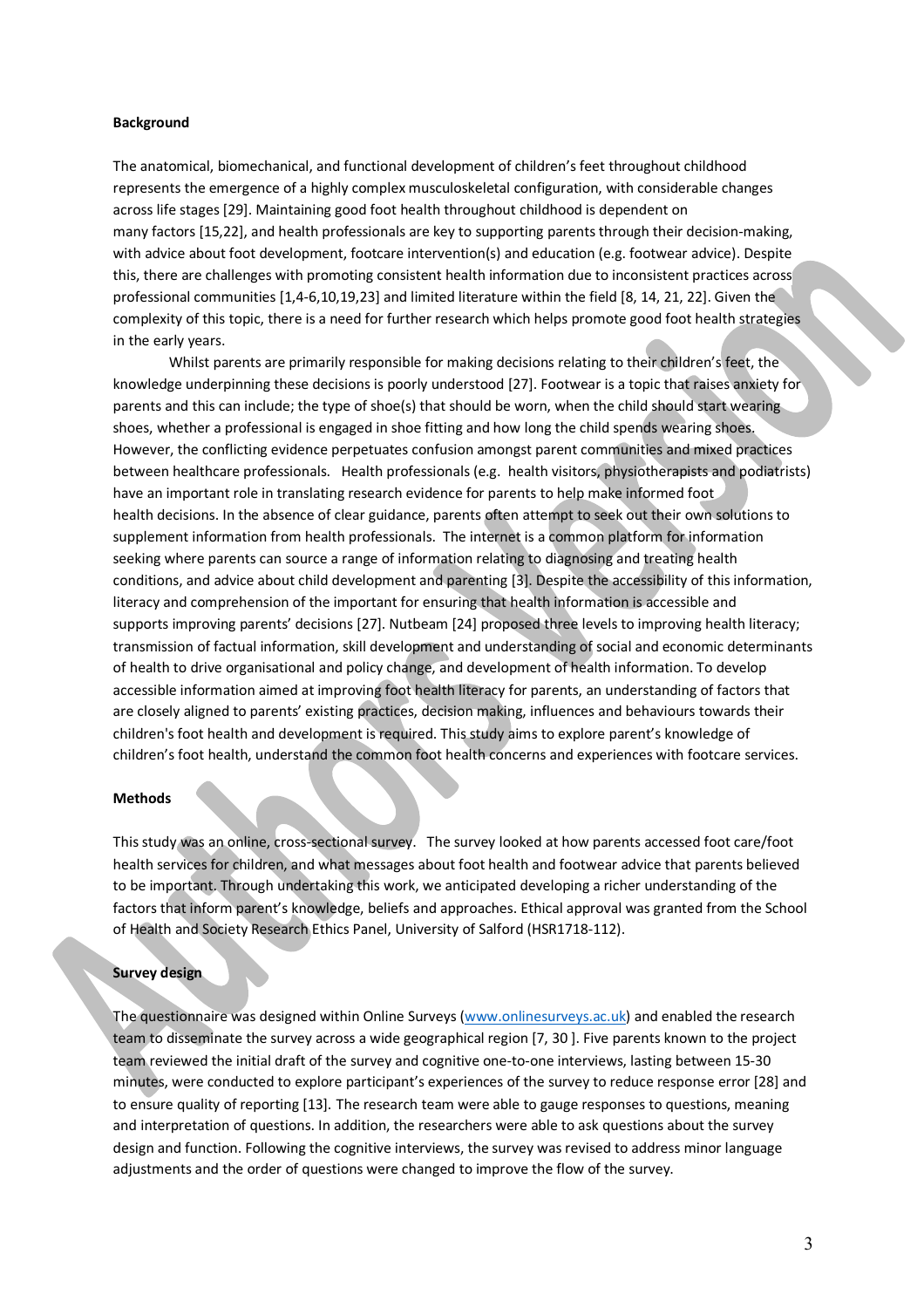The final survey consisted of 39 questions across six sections and both adaptive and mandatory questions were used. The sections of the survey covered the following topics: (1) demographics; (2) developmental events (milestones such as crawling and walking); (3) foot health concerns; (4) developmental aids (products such as baby bouncers and baby walkers); (5) footwear; and (6) foot health information. The survey used a mix of questions, seven open-ended questions, 23 closed questions (multiple-choice or dichotomous) and nine questions which combined both. In each section, open-ended (free text boxes with no word restriction) and fixed questions that had a choice of "other" allowed participants to enter a free-text response and these were used to expand on closed questions. The use of closed questions were for the purpose of quantifying common behaviours e.g. the number of parents which engage with a service, or source of information. Using open-ended questions like 'What did you do to encourage your child to crawl?' or 'What foot health concerns do you have or have had?', were designed to explore parents' beliefs, strategies and practices around children's foot health information to develop understanding and to provide narrative beyond solely using close-ended questions [25].

#### **Participant recruitment**

The survey adopted a purposeful sampling approach [26]. The online survey had a landing page which described the study; informed consent was obtained on a separate page. If participants agreed to participate, they could enter the survey and answer questions.

Participants were required to be a parent of a child aged 5 years and under and have had access to the internet, and able to give informed consent prior to starting the survey. Parents of multiple children aged 5 years under were asked to base their responses on their youngest child when completing the survey. Responses were anonymous and parents were invited to participate via online and social media platforms (e.g. the project Facebook© account). Using a social media platform to disseminate the survey increased the opportunity for the survey link to be shared by respondents. Similar to snowballing, respondent-driven sampling [30] enabled parents to easily share through their private and community networks. The research team acknowledged the potential for respondents to introduce a respondent's bias Despite this, using social media and social networking groups coupled with purposive sampling, population characteristic of target audience such as parents would minimise biases associated with snowball sampling [27, 31]. It was considered it would increase the opportunity of the survey being shared among different demographic and wide geographical groups of parents and thus seemed an appropriate sampling approach [2]. The survey was live for four months between December 2018 and March 2019.

## **Data analysis**

All data was exported to Excel© to be cleaned. Individual survey entries were all checked and screened for completion by hand by one of the researchers (LH). Any responses which contained inappropriate responses (unrelatable to the questions 'prank entries') or from non-UK residents were removed. A total of 31 entries were removed prior to analysis. Two researchers (LH and MH) organised close-ended responses and independently analysed the quantitative data. Descriptive statistics were used to summarise closed-ended questions. One researcher (LH) analysed open-ended (free text) responses using a summative content analysis approach. This allowed the researchers to explore and quantify common keywords to understand the frequency of responses present in the free text data [12. 17]. In addition, the summative analysis enabled researchers to develop understanding of the common meaning used by respondents typed word(s)/phrase(s) [17]. One researcher (LH) read through each free-text response to ensure familiarity with the content. Once this was completed, keywords and similar phrases were coded, and the frequency of common word(s)/phrase(s) documented. Once coding was completed, the researcher reviewed codes for accuracy and began organising, sorting and grouping content with similar underlying meaning. This was then combined with the data from closed-ended responses to develop initial themes, understanding and to interpret meaning from the whole data. These themes were discussed with the wider research team (LH, MH, SM) to finalise overarching conceptual narrative and meaning. An overview of Qualitative Coding framework and Finale themes can be found in the Online Resources 1.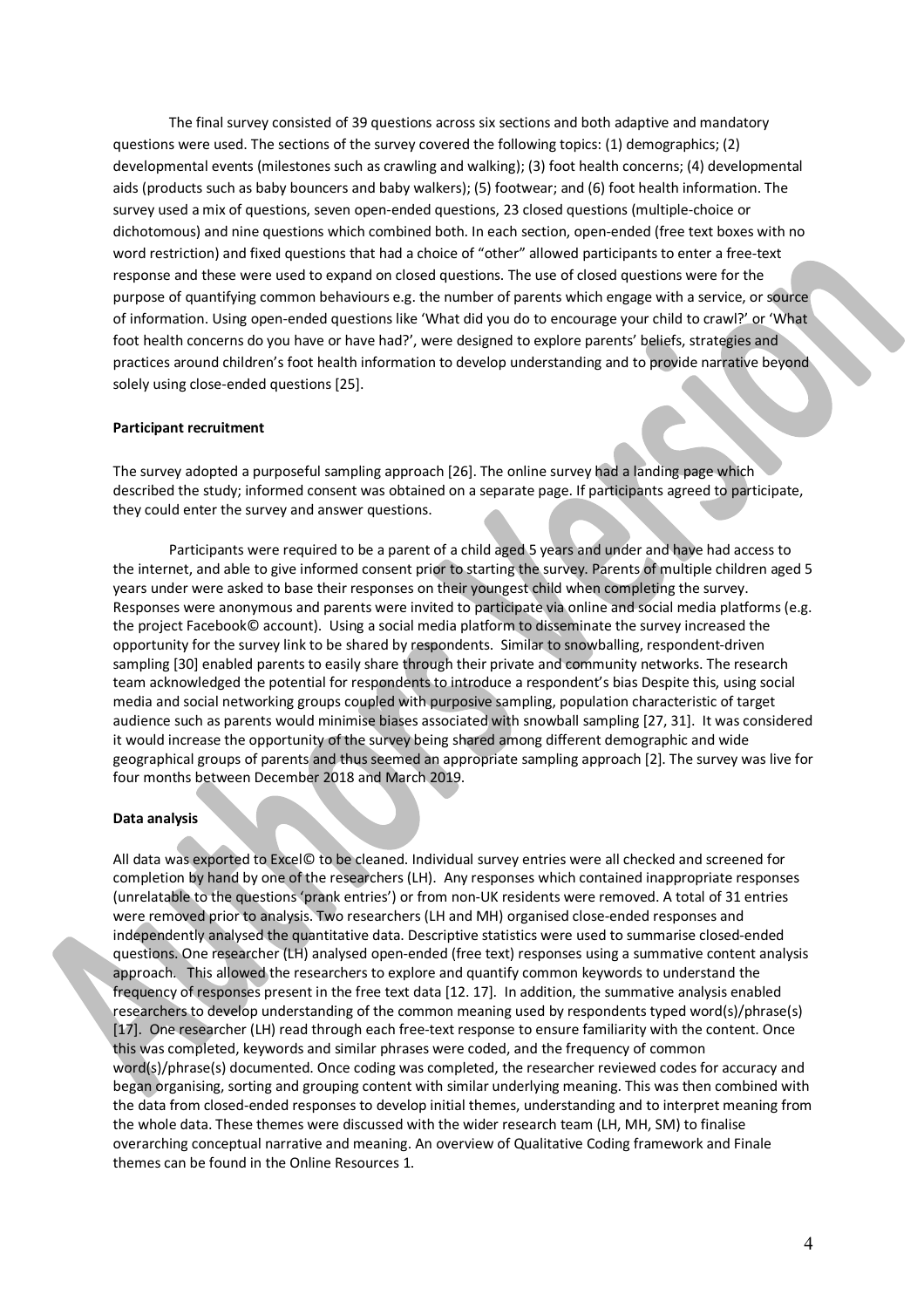#### **Results**

The completion rate for the survey was 239. The majority of respondents were female (n=213) between the ages 34-42 (n=126) or 25-34 (n=83). The survey generated responses from a wide geographical spread across the UK but most responses were from the North West of England (n=75) and South East of England (n=46). A large proportion of survey respondents were educated to a postgraduate (n=92) and undergraduate level (n=73) with fewer respondents only being educated to a GCSE (n=5) or A-Level (n=28). Respondents were in a full-time (n=112) or part-time (n=93) employment and reporting a combined household income of £60,000 or more (n=83), £50,000-£59,999 (n=33). However, a number of participants chose not to respond to this question (n=36). There was a small response from parents with a GCSE or A-Level education level and with an annual household income less than £29,999 or lower (n=34) (Table 1).

#### Table 1: Participant Characteristics

| Gender                          |                         |
|---------------------------------|-------------------------|
| Male                            | 23                      |
| Female                          | 213                     |
| Other                           | 1                       |
| Prefer not to say               | $\mathbf{1}$            |
| Blank                           | 1                       |
| Age                             |                         |
| 18-24                           | 12                      |
| $25 - 34$                       | 83                      |
| 34-42                           | 126                     |
| $42+$                           | 17                      |
| Prefer not to Answer            | $\mathbf{1}$            |
| Region                          |                         |
| North Wales                     | $\mathcal{P}$           |
| South Wales                     | 17                      |
| North West England              | 75                      |
| North East England              | 15                      |
| Midlands                        | 36                      |
| South West England              | 22                      |
| South East England              | 46                      |
| Scotland                        | 14                      |
| Northern Ireland                | $\mathbf{1}$            |
| Prefer not to answer            | 10                      |
| Other                           | 0                       |
| Blank                           | $\mathbf{1}$            |
| <b>Education</b>                |                         |
| GCSE                            | 5                       |
| A-Level                         | 28                      |
| Undergraduate Degree            | 73                      |
| Postgraduate degree             | 92                      |
| <b>Specialist Qualification</b> | 32                      |
| Prefer not to Answer            | 6                       |
| Other                           | 3                       |
| Employment                      |                         |
| <b>Full Time</b>                | 112                     |
| Part Time                       | 93                      |
| Student                         | 11                      |
| Retired                         | $\overline{1}$          |
| Not Working                     | 14                      |
| Prefer not to answer            | $\overline{2}$          |
| Other                           | 4                       |
| Blank                           | 1                       |
| <b>Household Income</b>         |                         |
| £0-9999                         | $\overline{\mathbf{3}}$ |
| £10,000 - £19,999               | 13                      |
| £20,000 - £29,999               | 18                      |
| £30,000 - £39,999               | 21                      |
| £40,000 - £49,999               | 32                      |
| £50,000 - £59,999               | 33                      |
| £60,000+                        | 83                      |
| Prefer not to answer            | 36                      |
|                                 |                         |
|                                 |                         |
|                                 |                         |

## **Themes**

There were four main themes generated from the data: (1) foot health concerns and seeking advice; (2) information and advice; (3) how parents support infant milestone events; and (4) footwear.

## **Foot health concerns and seeking advice**

Forty-two respondents reported a concern about their children's feet. The main concerns related to positional or structural problems such as Congenital Talipes Equino Varus (CTEV), in toeing and toe problems (n=28).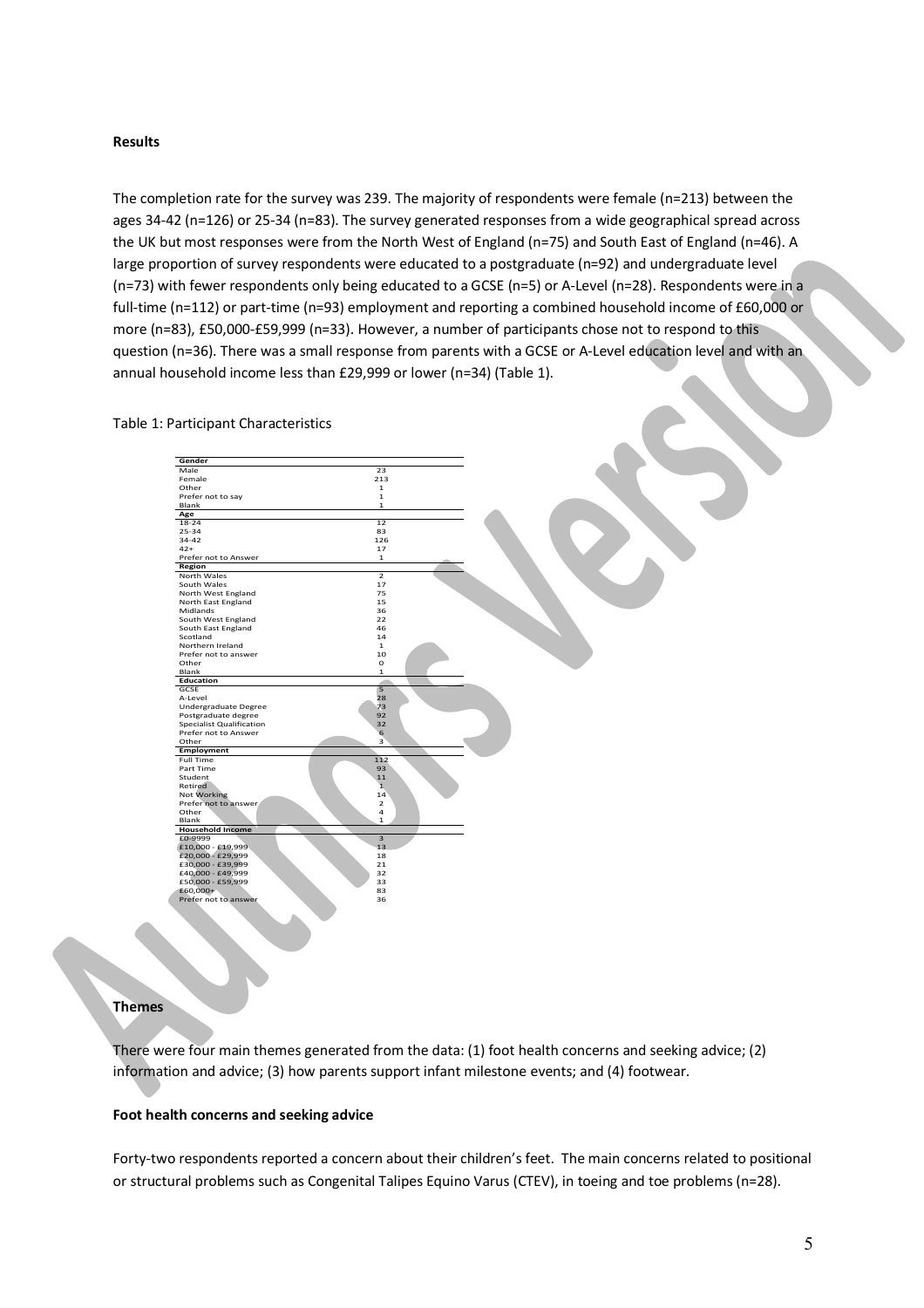Some parents noted that they had not sought or were not intending to engage with a health professional (n=8), whilst only 3 parents said they had or were seeing a health professional about their concerns. Some were adopting a wait and see strategy and looking at whether the concerns would interfere with their child's development. Parents reported "I haven't been to a health professional yet"; "not yet" and "going to see if he walks in line with expected development". All children with CTEV were under the care of a health professional and these parents were able to describe clearly who and where they would seek advice.

#### **Information and advice**

Two-hundred and thirty-nine respondents identified that they would seek advice from multiple health professional sources for information including a GP (n=124) and/or would discuss with a Health Visitor (n=188). Twenty-six reported that they would see either a podiatrist (n=16) or a physiotherapist (n=10). Whilst a high proportion identified where they would seek advice, only forty-five parents reported that they had received advice about their children's foot health from such sources as health professionals.

A small number of parents sought online information only (n=35). However, there were many responses where online resources or an internet search were accompanied by use of other resources, such as following a visit with a medical or health professional (n=59): "*I would go to a GP or Health Visitor first then google for explanation and extra information*" and "*I would go to a podiatrist first then I might use google following that*". When using online platforms, parents were asked to indicate what types of resources they might use for information. The majority reported that they would use NHS or Health authority websites (n=148), but some respondents reported "*reputable shoe shops*" (n=36) or "*parent forums*" (n=32) would be used. There appeared to be some uncertainty about where to look for advice, with some parents describing they were "*unsure*", or "don't know" (n=38). Some of the parents used " *generic google searches*" (n=20) to explore what existed or look for a "*government website*" (n=18). Out of the 239 respondents, five parents reported using resources that were evidence-based (literature, professional articles) or endorsed by a professional body (e.g. leaflets, or websites).

Parents were also asked to identify any resources that they would not use for information. Ninety-six parents reported that there were no resources that they would avoid. However, 36 parents reported forums and social networks as resources to avoid e.g. "*forums with unqualified input*". Respondents also indicated that parents were not always in favour of seeking advice from health professionals (n=25) stating phrases such as "*I haven't had great experiences gaining advice…so I would probably avoid talking to them. I prefer to speak to the GP*."; "*not sure I would go back* …"; and "…*advice is variable and often outdated*".

### **How parents support infant milestones events**

At the time of completing the survey, 188 of parents reported that their child had crawled and 51 that their children did not or were not yet crawling. A greater number of participants encouraged their children to crawl (n=129) than didn't (n=73). Most parents reported that their child was walking (n=178) (Fig. 1).

Most of the sample reached this milestone between 6-9 months (n=133) and ten parents reported that they were unsure of the age their child first crawled (Fig. 2). Seventeen parents reported that their child learned to crawl prior to 6 months and 28 reported it to occur after 9 months of age.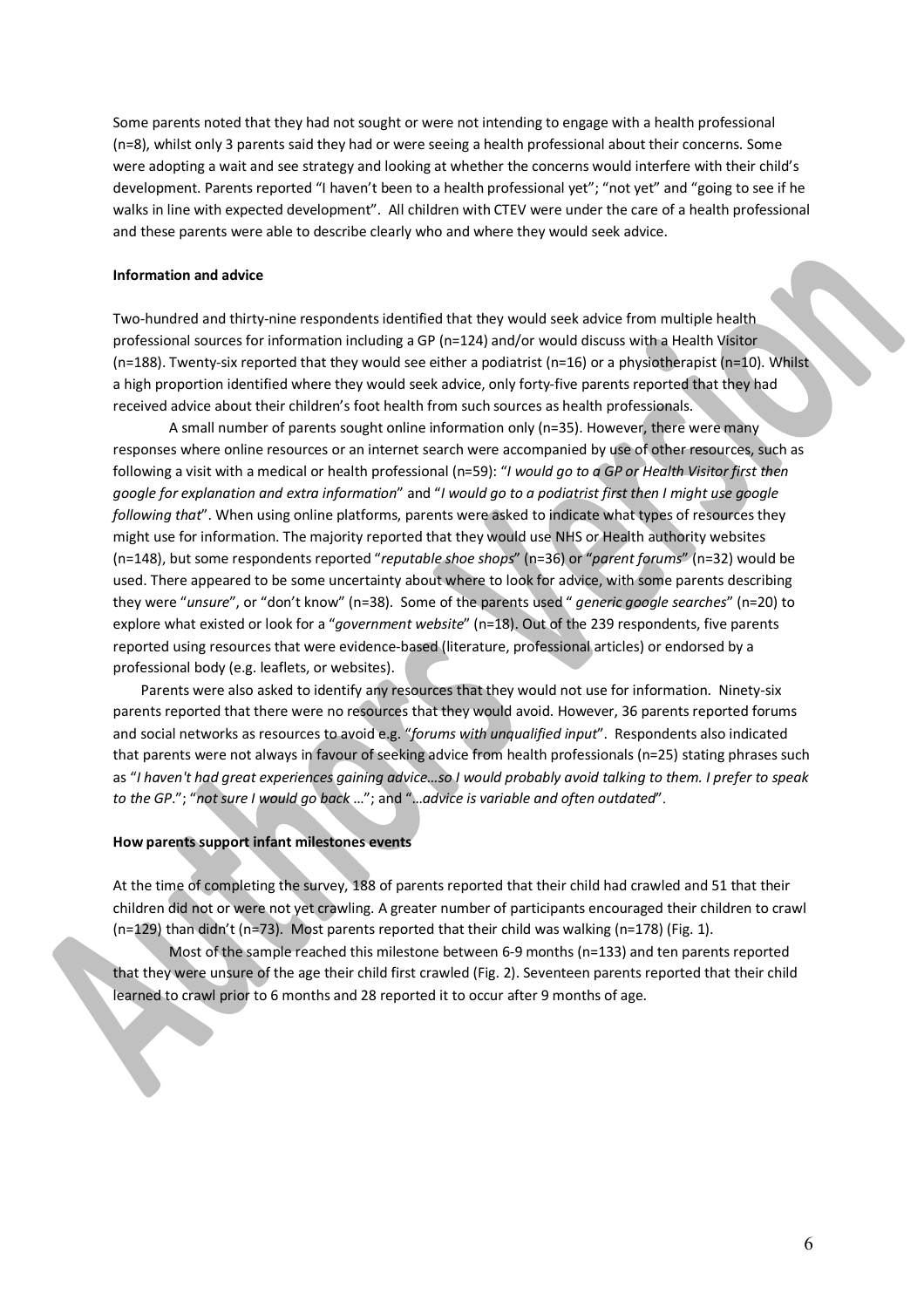

The survey asked parents about their strategies to support attainment of developmental milestones. Strategies included tummy time (n=210), using crawling bawls (n=74) or favourite toys to encourage and motivate movement on the belly (n=68), reaching with hands, pushing with legs. Similarly, when children were ready to walk parents would use other strategies such as holding hands and walking with the child (n=215), using favourite toys placed away from the infant to encourage movement towards the object (n=91). In qualitative response parents indicated it was incorporated as part of play and would use opportunities to practice and encourage walking with their infants: " it all happens as play"; "making a game out of it because they like it"; "it entertainment, fun, they like it and that is how it happens, you don't go right I'm going to structure crawling practice, you play with your child instead and find something they like for enjoyment." In addition, parents used developmental aids such as baby Jumparoo (bouncers) and walkers to encourage crawling and walking (Fig. 3).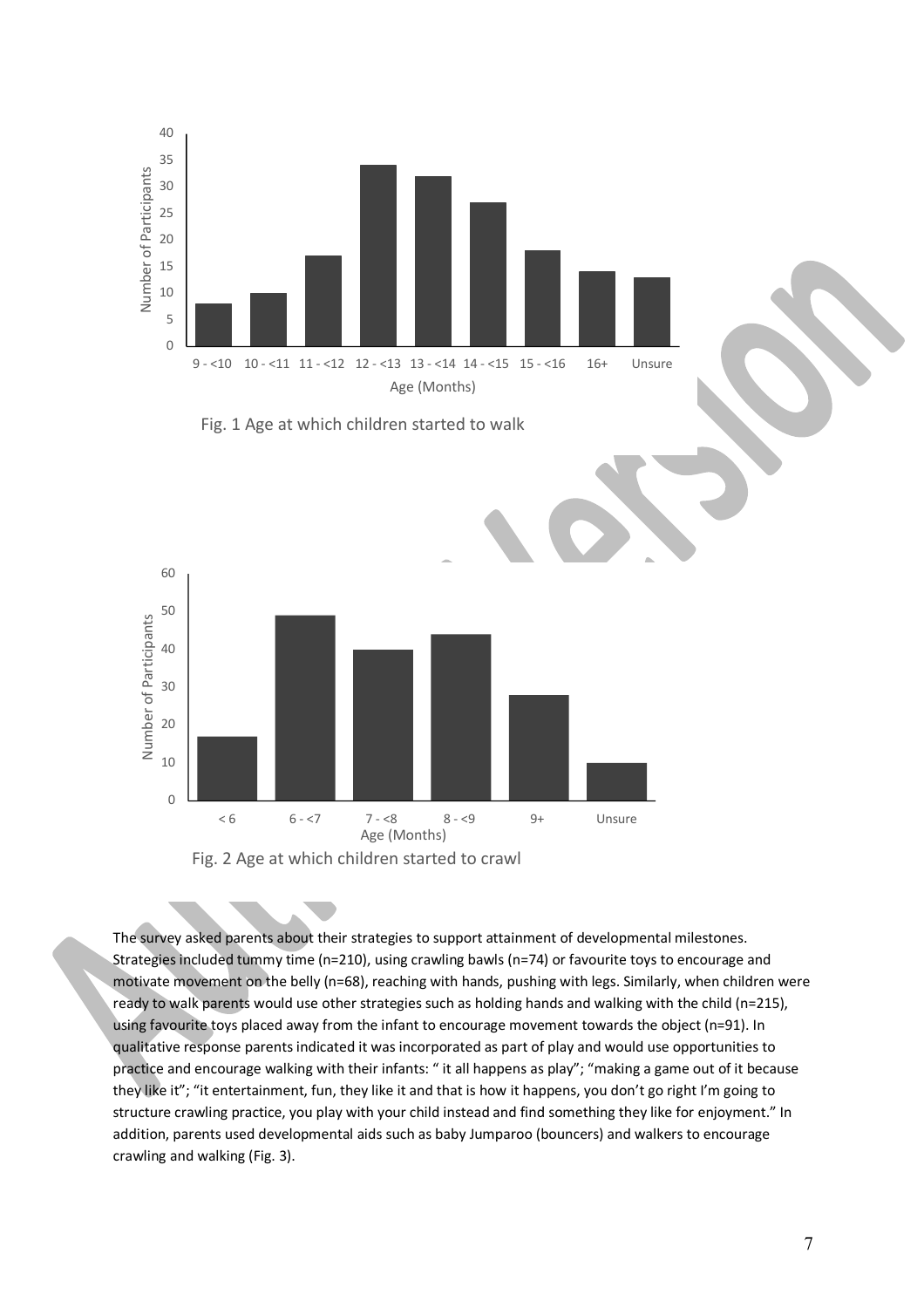



One hundred and fifty respondents had used a Jumparoo (bouncer)and of the remaining 89, 14 were not ready to use one. Eighty-nine responded that their child used a baby walker, with 123 having not used one and 27 were not ready. In open-ended responses parents were asked to explain their motivations for using these products, in a collection of descriptions many parents described their reasons as centring around notions that "*it builds leg strength*" (n=88) or "*helps with co-ordination*" (n=120). Content analysis of respondents phrases also indicated positive engagement with using these types of products and used other phrases such as: "*enjoyment for the infant*" (n=155); "*it provides entertainment*" (n=81); "*opportunity to practice*" (n=32); "*simulated movements* [walking]" (n=28); and "*developed motor skills*" (n=43). Other reasons, such as it being recommended by other parents or family (n=68) was a strong motivation as to why parents used or bought these products. When parents were asked why they would not use a product (e.g. a baby bouncer and/or walker), many noted reasons such as health professionals or health visitors had advised against using them (n=34). Parents appeared to believe that developmental products were better than others (for example, choosing a bouncer over a walker). All stated similar reasons why they would not use the other product type, using phrases such as "*it's not good for the hips*"; "*you should not leave them in them for too long*"; "*could affect their feet and hips*"; "*it is not safe*"; and "*it's not good for their development*".

Twelve respondents had noted that Health Visitors provided advice against using a sit in walker and bouncer such as "*about limiting* [their] *child's time in the sit in walker*"; "*it is not safe*"; "*little to show it helps with development*". Seventy of respondents had used parent forums to look up advice about which development product was suitable e.g. best price, quality and where to buy.

#### **Footwear**

The survey indicated that 186 of respondent's children were wearing footwear and owned a variety of shoe types. Trainers/Sneakers (n=131) and Wellies (n=115) were most commonly owned. Boots (n=89) and Slippers (n=74) were the next commonly owned footwear type (Fig.4).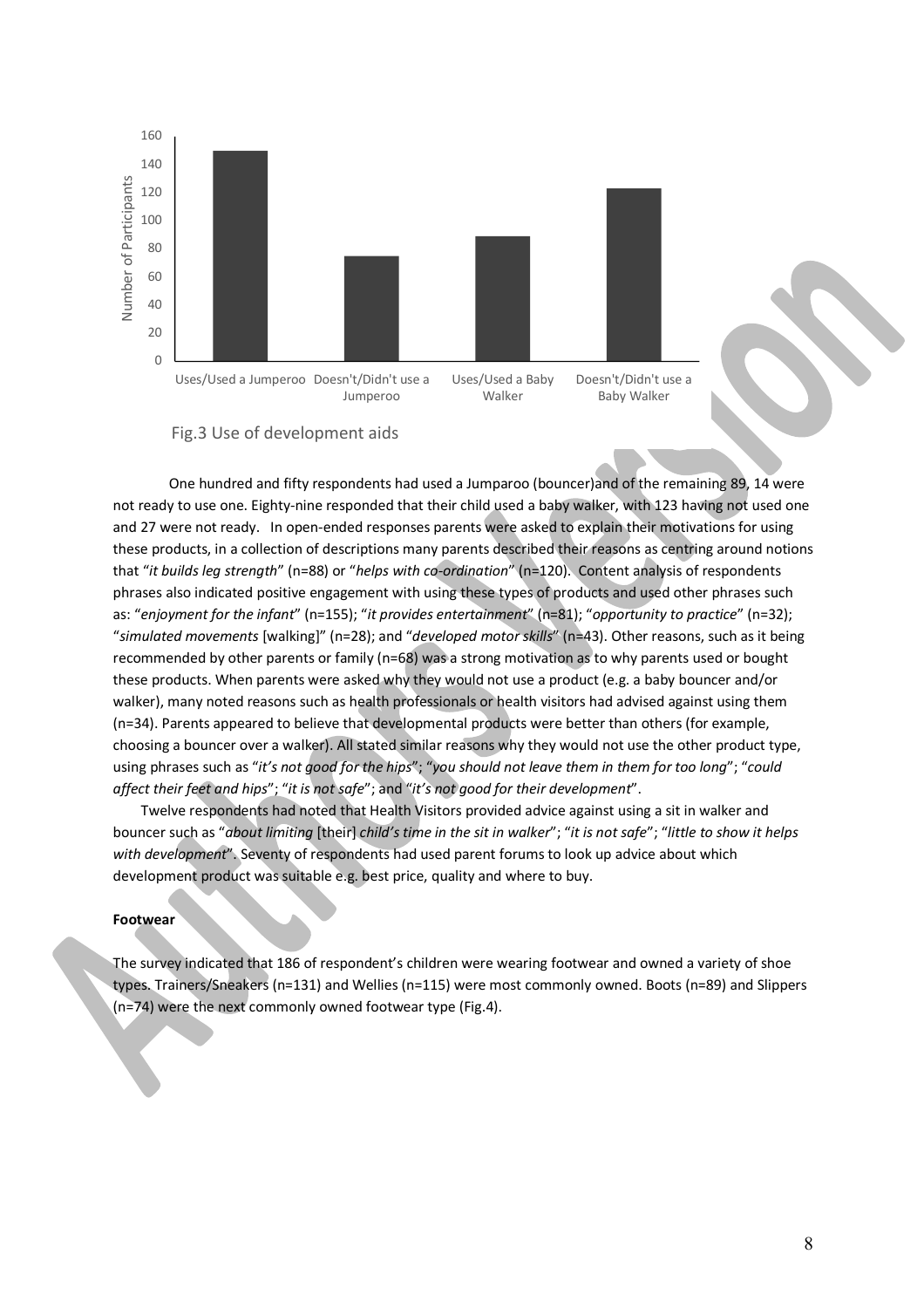

Fig.4 Type of shoes owned

When parents were asked to rank the top three factors informing their selection of footwear, 200 parents included 'fit 'in their top three, with 164 selecting it as most important factor. One hundred and ninety-two parents ranked '*comfort*', 98 ranked '*durability*' and 84 ranked 'c*ost/price*' in their top three. Each factor was ranked by at least one parent in their top three. However, the fit and the comfort of the shoe were the two most ranked factors that influenced parent's choices when selecting footwear for their children (Fig.5).



Fator Influencing Shoe Selection

Fig.5 The factors influencing shoe selection for children.

Parents reported difficulties in finding suitable footwear for children (n=124). Parents indicated that differences in their child's foot shape (e.g. flat feet, wide or narrow feet) could impact on the suitability of some footwear and could influence on footwear decisions. Over half of the sample highlighted inconsistency in how shoe-shops measured children's feet (n=141), the styles and fit of shoes available (n=125). Parents also noted that advice from footwear providers could be "*confusing*" and made it difficult for parents to make purchasing decisions. Parents often commented that there was lack of footwear companies offering fitting advice and reasonably priced children's footwear (n=153). A considerable number of qualitative responses from parents reported a concern with cost of footwear and often noted that there was a "*price tag associated*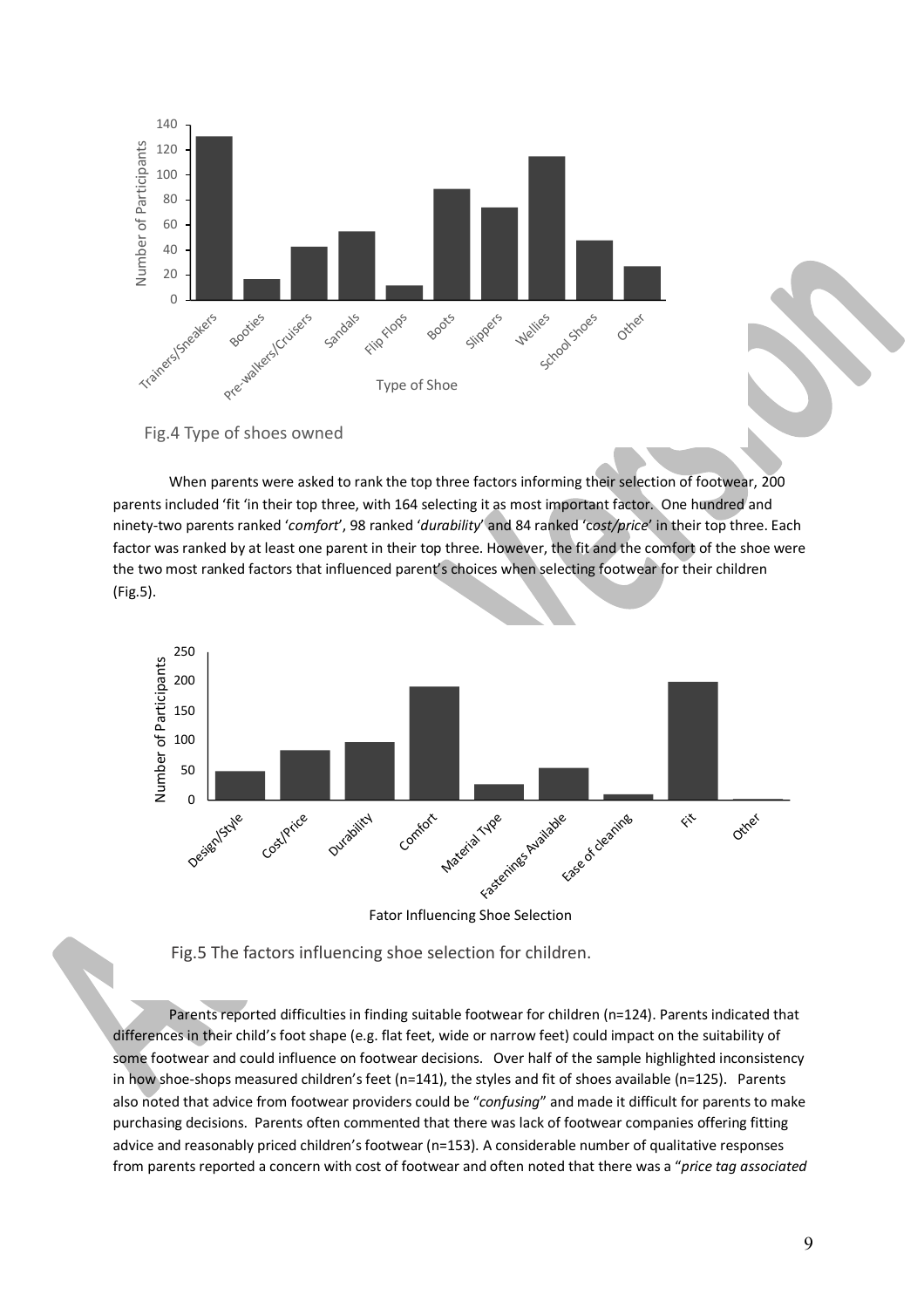*with fitted footwear*" (n=150) and it influenced decisions about purchasing shoes. Parents '*shopped around*' for footwear and did not always use popular high-street retailers/fitting advice to purchase their children's footwear and sought out alternatives such as online retailers and supermarkets.

Parents were asked if they would use second-hand footwear. One hundred and five reported that they would use second-hand footwear, 99 stated they would not, and 35 of respondents were unsure. When parents were asked to provide more information about this, they used descriptions that indicated a margin of acceptability relating to why and when they might consider using second-hand for their children's footwear. Parents used phrases such as "*I would not use second- hand shoes but would consider using them if they were the right size*" (n=88), "*were not worn in*"(n=84), "*soles were intact and not scuffed*" (n=102); the second-hand shoe was from a "*reputable high street footwear company*" (n=95) or it "*had been used by an older sibling*" (n=90). It also appeared that it would depend on what the purpose of the shoe was being used for e.g. if the shoe was for short periods of time meant that they would be more likely to purchase shoe types such as wellies or trainers.

#### **Discussion**

The aim of this study was to explore parent's knowledge of children's foot health, understand the common foot health concerns and experiences with footcare services. Four main themes were drawn from the analysis and these offer novel insight into parent perspectives on children's foot health. These results describe common experiences about their children's foot health and explores the factors which can impact on decision making. It also highlights some of the concerns about choosing, measuring and identifying appropriate footwear for children.

The results indicated that developmental changes affecting the feet and legs (e.g. in-toeing, knock knees, tip-toe walking) were a concern but parents appeared to adopt wait and see strategy before deciding to seek advice. Whilst we didn't capture the reasons for this, our findings appear to be contrary to other studies which have highlighted that parents commonly seek referrals into clinical services for typical developmental events [5]. There is indication that foot health is a low priority for parents compared with other concerns and if the child is walking and not exhibiting signs of being in pain, it remains a low-level concern. However, this influences how quickly parents might engage with health professionals and highlights there may be trepidation about engaging with paediatric services. Our previous work identified that some health professionals lacked specific foot knowledge [16], and indeed, Jandial et al. [18] reported that most UK medical school teaching of core paediatric musculoskeletal skills was limited. There appears to be a level of usual practice adopted by parents, utilising and seeking typical routes into primary care, i.e. gateway professionals such as GPs or Health Visitors [16]. This may also indicate limited knowledge of other health professionals roles/expertise, or a higher level of confidence in more familiar health professionals. It is possible that parents have a reliance on traditional gateway professionals to help guide through complex health systems to and support access appropriate services for their children [20]. Improving parent's knowledge of paediatric foot health services and important foot health messages may promote earlier engagement with health professionals. This in turn could achieve earlier detection of foot health concerns. Similarly, extending health professionals' understanding of the common concerns that parents experience could ensure that professionals are responsive; promoting health will positively improve engagement with health professionals [9].

This study highlighted that the children experienced milestones within expected timeframes, such as crawling between 6-9months and walking around 12-13 months. Parents appeared to adopt several techniques to help their children progress towards and achieve expected milestone events and bouncers, walkers and sit in walkers appeared to be popular product choices. Parents appeared to be influenced to use products if friends or family had success with them, or if their child gained enjoyment from them. It was difficult to ascertain the reasons and origins of belief about the advantages of using development products e.g. beliefs such as "*developed motor skill*" and "*helps to strengthen* [legs or feet]". Parents had similar beliefs but appeared to use these to select one product over another and, despite being aware of health professionals'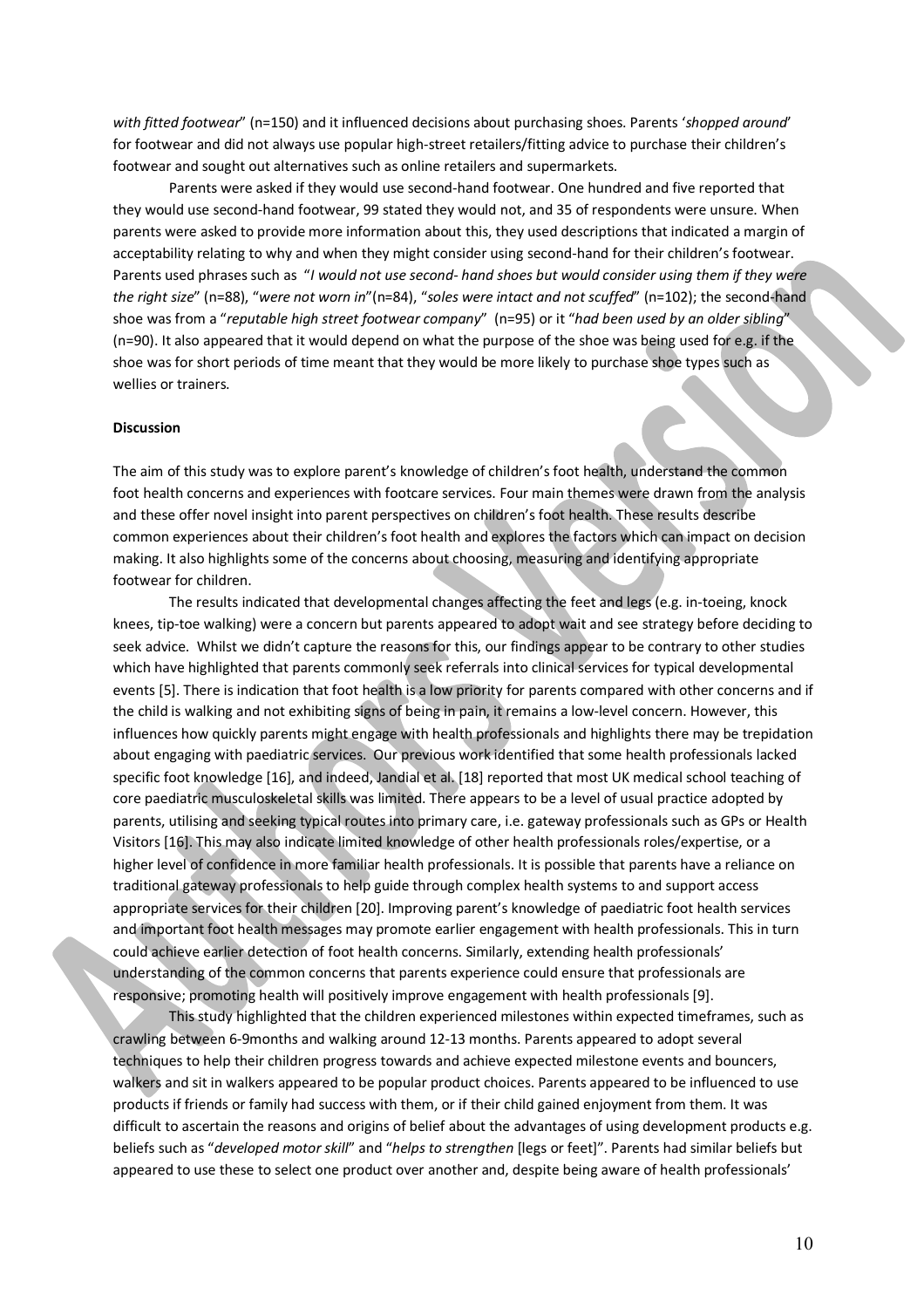concerns, were still making decisions to use these products. These decisions also appeared to be supported and beliefs reinforced by friends and family members and suggests that the familiar voice is often favoured over a professional one [24, 27].

Parents reported well-fitting and comfortable footwear to be important and this is consistent with our previous work which reported that parents viewed footwear as important for maintaining good foot health in children [16]. Despite the fact that most parents were not reporting foot health concerns, many reported problems with fitting and purchasing footwear. Parents found it difficult to find appropriate shoes when the child had differences in the shape of their feet (e.g. wide feet). However, parents experienced difficulties in finding dependable advice and inconsistency in fitting services between different high-street footwear companies. Footwear companies provide a range of footwear choices; however, the results of this study highlight parents continue to experience difficulties when purchasing shoes. They highlighted experiences of conflicting and confusing advice about footwear choices which makes it difficult for parents to feel confident in the choices they are making for their children [22]. The cost of footwear was an important factor for parents and influenced purchases. It is possible that the level of dependency and action on these cost factors may have different implications across socio-economic groups [16]. This study indicated that some parents were purchasing footwear from shoe retailers that were not offering measuring/fitting advice and were costing less than some major high-street footwear companies. Cost could influence consideration of second-hand footwear and there was a margin of acceptability surrounding how parents identify *if* and *how* they would buy second-hand footwear. There are increasing social and consumer trends and pressure towards favouring recycling and repurposing for ethical, economic and environmental reasons make it increasingly acceptable to use secondhand clothing and may continue to influence the parent consumer. Despite recent work shifting attention of footwear on motor skill development [8, 11, 32], our data suggests that further research is needed to understand the impact of social factors on the parent consumer and the impact on children's foot health.

The findings of this study must be viewed in the context of some limitations. Efforts were implemented to ensure that a robust sample representing the views and experiences of a diverse group of parents was captured. Despite this, a small sample size of parents views were captured but builds on widening views points from earlier studies [16] and most of the respondents were from higher socio-economic groups and this introduces a sampling bias. Furthermore, the sample represents a cluster of parents in the North-West and South-East of England which limits the extrapolation of the findings.

## **Conclusion**

The study provides insight into parent's perspectives on the broad topics of children's foot health, describing parents' common experiences and concerns about their children's foot health and the factors which can impact on decision making. The results offer contemporary experiences which clustered around themes of 1) foot health concerns and seeking advice; (2) information and advice; (3) how parents support infant milestone events; and (4) footwear. Parents appeared to rely on gateway professionals to guide and navigate through health services to seek out appropriate children's foot related services. There is some concern about the relevance of health professionals' knowledge and expertise, and this speaks to the need for opportunities for collaborative and joint training opportunities for health and medical professionals. Understanding the topics reported in this study is important to ensure that children's foot health information reflects the needs of parents and will help health professionals elevate and support parents' foot health literacy during infancy and early years.

#### **Acknowledgements**

The project team would like to thank Charlotte Growcott (CG) for her valuable support and contribution in the survey design and dissemination.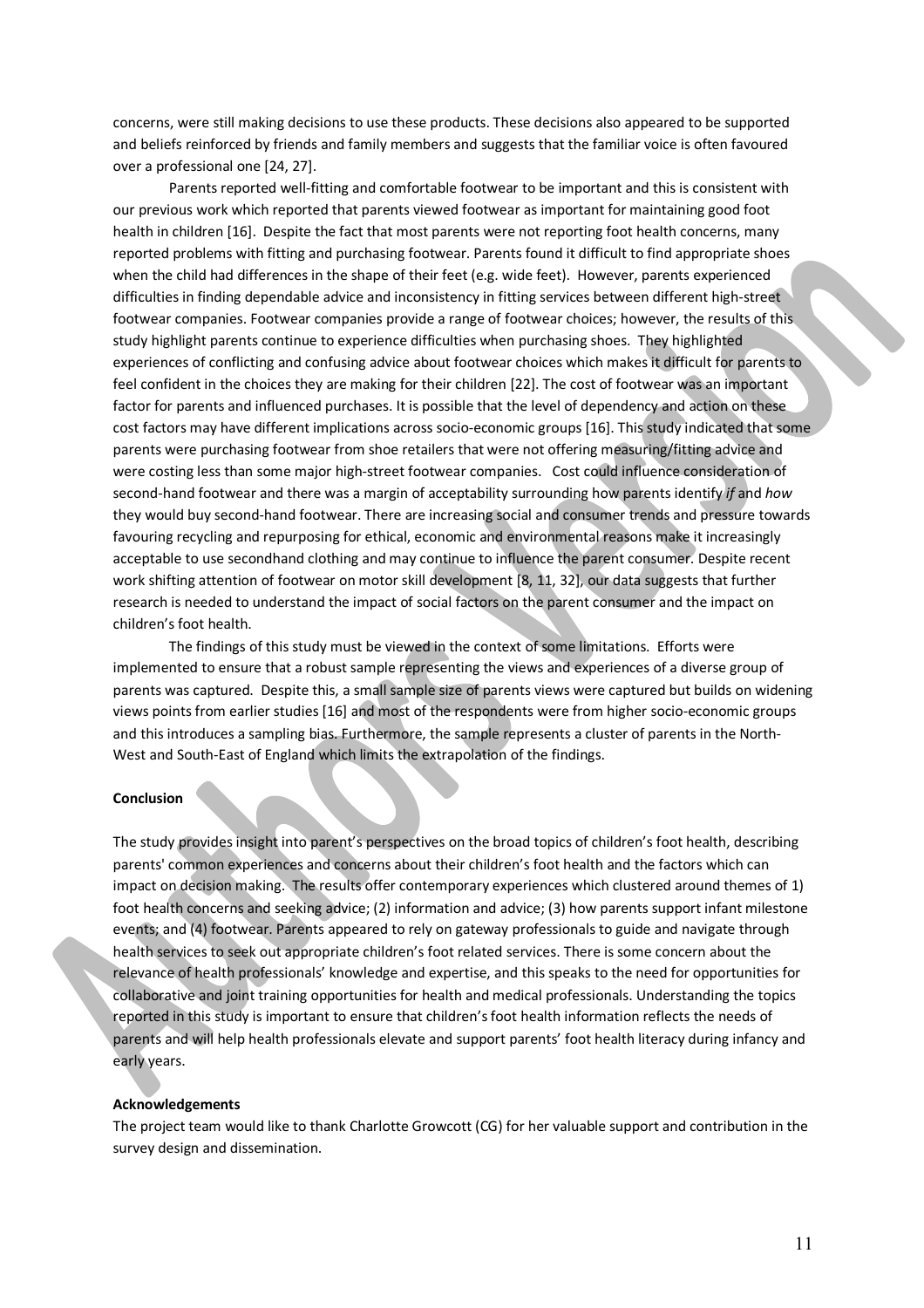## **Ethical compliance and conflict of interest statement**

The authors declare that they have no conflict of interest. The authors disclose this study was funded by the Dr William M Scholl Unit of Podiatric Development, a charity focused on advancing foot related research and education in the UK. Ethical approval was granted from the School of Health and Society Research Ethics Panel, University of Salford and does not contain any studies with human participants or animals performed by any of the authors.

## **References**

- 1. Badihian S, Adihian N, Yaghini O (2017) The Effect of Baby Walker on Child Development: A Systematic Review. Iran J Child Neurol 11(4):1-6. https://doi.org/10.22037/ijcn.v11i4.15509
- 2. Baltar, F. and Brunet, I. (2012), "Social research 2.0: virtual snowball sampling method using Facebook", *Internet Research*, Vol. 22 No. 1, pp. 57-74. https://doi.org/10.1108/10662241211199960
- 3. Bernhardt JM, Felter EM (2014) Online pediatric information seeking among mothers of young children: Results from a qualitative study using focus groups. J Med Internet Res 6(1):e7. 10.2196/jmir.6.1.e7
- 4. Buldt AK, Menz HB. (2018) Incorrectly fitted footwear, foot pain and foot disorders: A systematic search and narrative review of the literature. J Foot Ankle Res 11:43. https://doi.org/10.1186/s13047-018-0284-z
- 5. Carli A, Saran N, Kruijt J, Alam N, Hamdy R (2012) Physiological referrals for paediatric musculoskeletal complaints: A costly problem that needs to be addressed. Paediatrics & Child Health 17(9):e93-97. https://doi.org/10.1093/pch/17.9.e93
- 6. Chagas PSC, Fonseca ST, Santos TRT, Souza TR, Megale L, Silva PL, Mancini MC (2020) Effects of baby walker use on the development of gait by typically developing toddlers. Gait Posture 76:231-237. 10.1016/j.gaitpost.2019.12.013
- 7. Chang TZ, Vowles N (2013) Strategies for improving data reliability for online surveys: a case study. Int J Electron Commer Stud. 4(1):121-130. http://dx.doi.org/10.7903/ijecs.1121
- 8. Cranage S, Perraton L, Bowles KA, Williams C (2019) The impact of shoe flexibility on gait, pressure and muscle activity of young children. A systematic review. J Foot Ankle 12:55. https://doi.org/10.1186/s13047-019-0368-4
- **9.** Coulter A, Ellins J (2007) Effectiveness of strategies for informing, educating, and involving patients. BMJ 335:24. **https://doi.org/10.1136/bmj.39246.581169.80**
- 10. Dars S, Uden H, Banwell HA, Kumar S (2018) The effectiveness of non-surgical intervention (Foot Orthoses) for paediatric flexible pes planus: A systematic review: Update. PLoS One 13(2):e0193060. https://doi.org/10.1371/journal.pone.0193060
- 11. D'Août K, Pataky TC, De Clercq D, Aerts P (2009) The effects of habitual footwear use: foot shape and function in native barefoot walkers. Footwear Sci 1(2):81–94. https://doi.org/10.1080/19424280903386411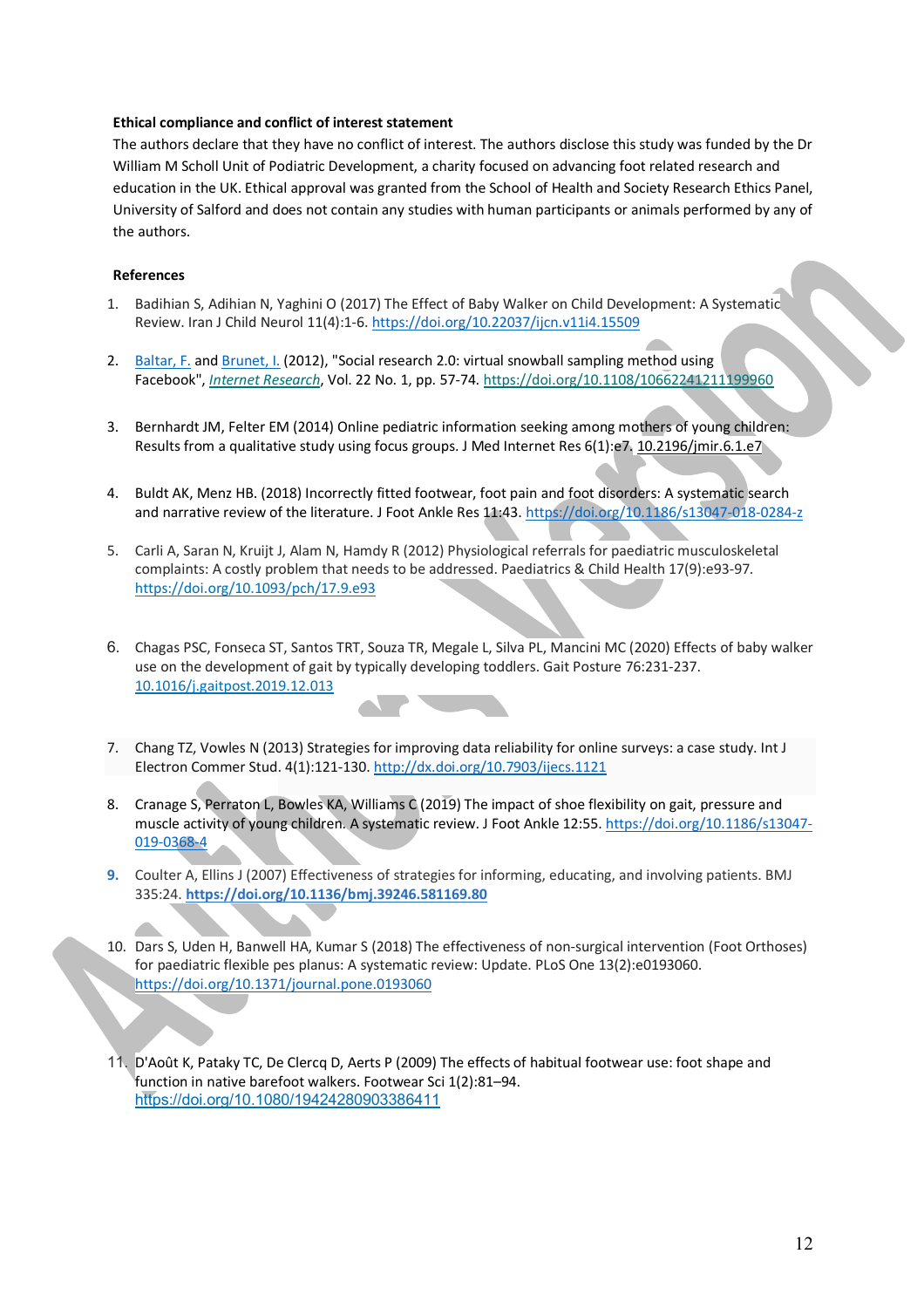- 12. Elo S, Kyngäs H (2008) The Qualitative Content Analysis Process. J Clin Nurs 62(1):107-115. https://doi.org/10.1111/j.1365-2648.2007.04569.x
- 13. Eysenbach G (2004) Improving the quality of Web surveys: The Checklist for Reporting Results of Internet E-Surveys (CHERRIES). J Med Internet Res 6(3):e34. 10.2196/jmir.6.3.e34
- 14. González Elena ML, Córdoba-Fernández A (2019) Footwear fit in schoolchildren of southern Spain: a population study. BMC Musculoskelet Disord 20:208. https://doi.org/10.1186/s12891-019-2591-3
- 15. Hill M, Healy A, Chockalingam N (2019) Key concepts in children's footwear research: A scoping review focusing on therapeutic footwear. J Foot Ankle Res 12:25. https://doi.org/10.1186/s13047-019-0336-z
- 16. Hodgson L, Growcott C, Williams AE, Nester CJ, Morrison SC (2019) First steps: Parent health behaviours related to children's foot health. J Child Health Care 24(2):221-232. https://doi.org/10.1177/1367493519864752
- 17. Hsieh H-F, Shannon SE (2005) Three Approaches to Qualitative Content Analysis. Qualitative Health Research 15(9):1277–1288. https://doi.org/10.1177/1049732305276687
- 18. Jandial S, Rapley T, Foster H (2009) Current teaching of paediatric musculoskeletal medicine within UK medical schools—a need for change, Rheumatology 48(5):587- 590. https://doi.org/10.1093/rheumatology/kep038
- 19. Kendrick D, Illingworth R, Hapgood R, Woods AJ, Collier J. (2003) Baby walkers-health visitors' current practice, attitudes and knowledge. J Adv Nurs 43(5):488-495. doi:10.1046/j.1365-2648.2003.02746.x
- 20. Khoo K, Bolt P, Babl FE, Jury S, Goldman RD (2008) Health information seeking by parents in the Internet age. J Paediatr Child Health 44(7-8):419-423. https://doi.org/10.1111/j.1440-1754.2008.01322.x
- 21. Klein C, Groll-Knapp E, Kundi M (2009) Increased hallux angle in children and its association with insufficient length of footwear: A community based cross-sectional study. BMC Musculoskelet Disord 10:159. https://doi.org/10.1186/1471-2474-10-159
- 22. Morrison SC, Price C, McClymont J, Nester C (2018) Big issues for small feet: Developmental, biomechanical and clinical narratives on children's footwear. J Foot Ankle Res 11:39. https://doi.org/10.1186/s13047-018- 0281-2
- 23. Morrison SC, Tait M, Bong E, Kane KJ, Nester C. (2020) Symptomatic pes planus in children: a synthesis of allied health professional practices. J Foot Ankle Res. 13:5. https://doi.org/10.1186/s13047-020-0372-8
- 24. Nutbeam D (2000) Health literacy as a public health goal: a challenge for contemporary health education and communication strategies into the 21st century. Health Promot Int 15(3):259-267. https://doi.org/10.1093/heapro/15.3.259
- 25. O'Cathain A, Thomas KJ (2004) "Any other comments?" Open questions on questionnaires a bane or a bonus to research?. BMC Med Res Methodol 4:25. https://doi.org/10.1186/1471-2288-4-25
- 26. Palinkas LA, Horwitz SM, Green CA, Wisdom JP, Naihua D, Hoagwood K (2015) Purposeful Sampling for Qualitative Data Collection and Analysis in Mixed Method Implementation Research. Adm Policy Ment Health 42:533–544. https://doi.org/10.1007/s10488-013-0528-y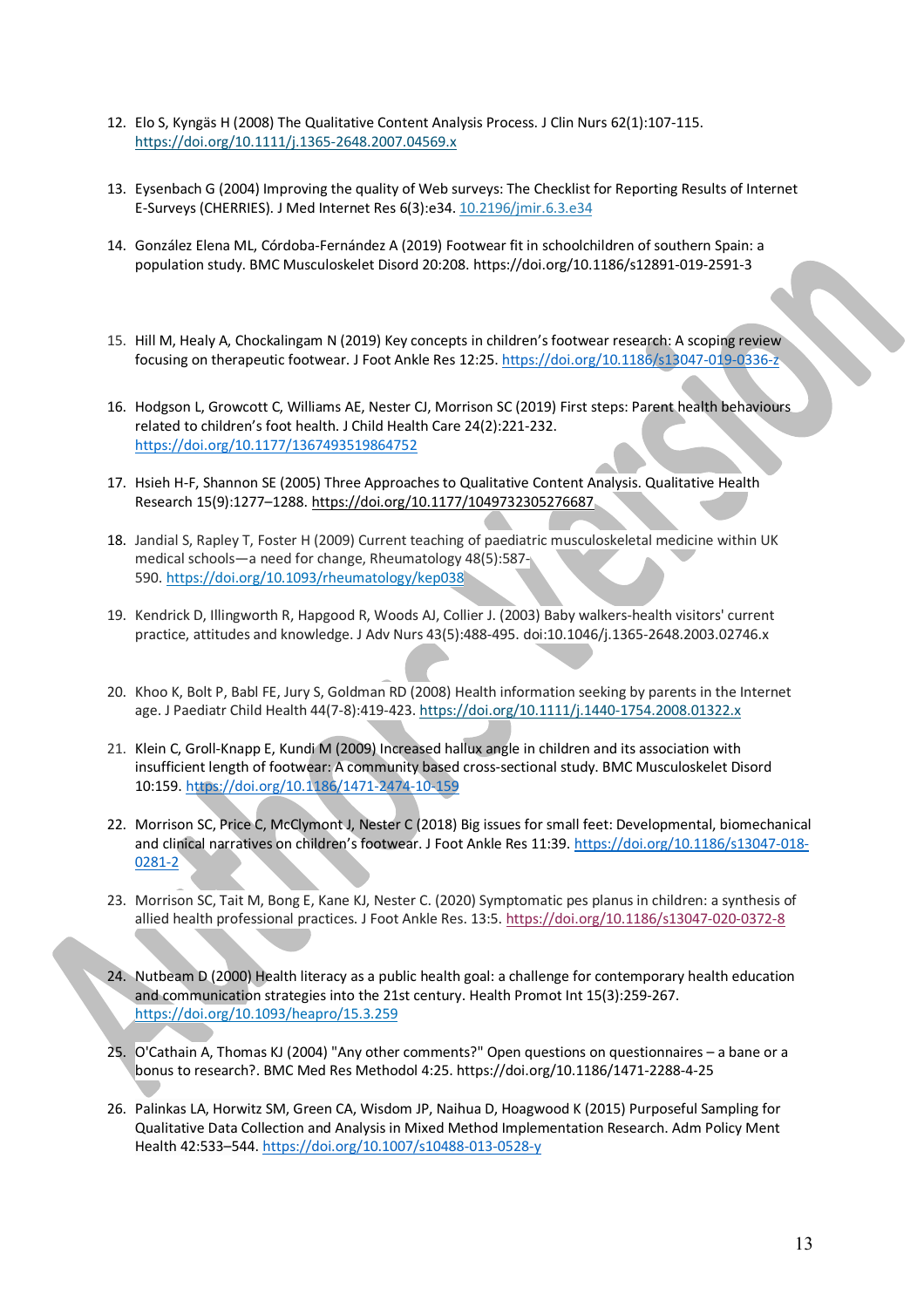- 27. Penkala S (2012) Health literacy: Implication for shoe choices promoting foot health in children. International Journal of Health, Wellness and Society 1(4):88-97
- 28. Peterson CH, Peterson NA, Powell KG (2017) Cognitive Interviewing for Item Development: Validity Evidence Based on Content and Response Bases. Measurement and Evaluation in Counseling and Development 50(4):217-223. https://doi.org/10.1080/07481756.2017.1339564
- 29. Walther M, Herold D, Sinderhauf A, Morrison R (2008) Children sport shoes--a systematic review of current literature. Foot Ankle Surg 14(4):180-189. https://doi.org/10.1016/j.fas.2008.04.001
- 30. Wejnert C, Heckathorn DD (2008) Web-Based Network Sampling: Efficiency and Efficacy of Respondent-Driven Sampling for Online Research. Sociological Methods & Research 37(1):105-134. https://doi.org/10.1177/0049124108318333
- 31. Wong, T. (2008), "Purposive and snowball sampling in the study of ethnic and mainstream community organizations", paper presented at the Annual Meeting of the Western Political Science Association, Manchester Hyatt, San Diego, CA, available at: www.allacademic.com/meta/p238387\_index.html (accessed 18th November 2020).
- 32. Zech A, Venter R, de Villiers JE, Sehner S, Wedscheider K, Hollander K (2018) Motor Skills of Children and Adolescents are influenced by growing up barefoot or Shod. Front Pediatr 6:115. https://doi.org/10.3389/fped.2018.00115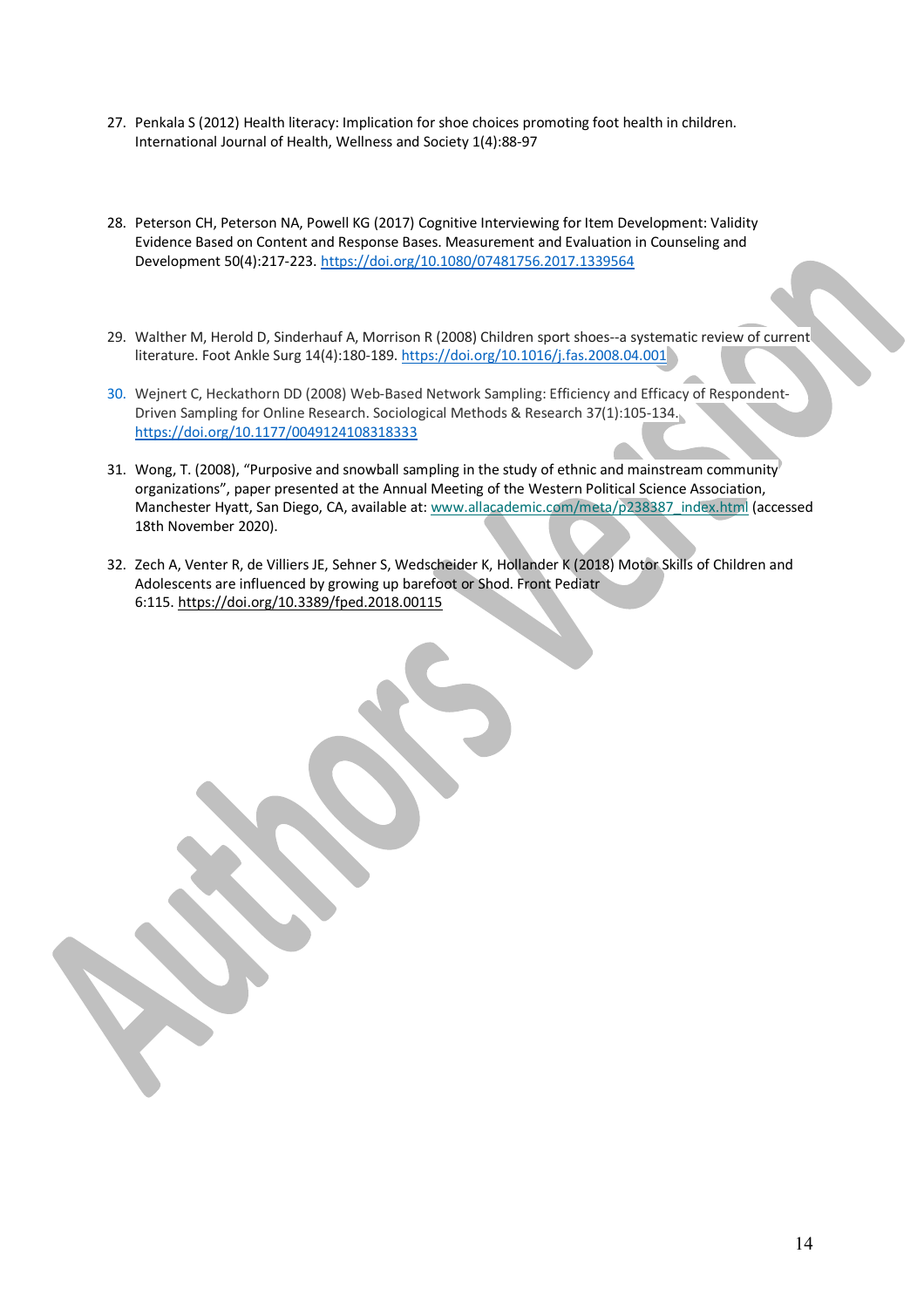# **Supplementary material**

Online Resource 1: Qualitative coding framework and final themes.

| <b>Second level theme</b>                                       | Third level theme                                       | <b>Codes</b>                                                                                                                                                                                     |
|-----------------------------------------------------------------|---------------------------------------------------------|--------------------------------------------------------------------------------------------------------------------------------------------------------------------------------------------------|
| Conditions                                                      | Long term, complex concerns                             | Talipes (Bilateral, unilateral, calcaneaovalgus), flat foot,<br>Feet turning inwards/pigeon toes, toes tucked under foot,<br>toes curl upwards, toes overlapping, hypermobility, knock<br>knees. |
|                                                                 | Short term concerns                                     | Breaking toenails, toenail infections, birthmarks on foot,<br>unusual toes nail growth.                                                                                                          |
|                                                                 | Foot hygiene concerns                                   | Swimming pool, catching infections, rashes, verruca's                                                                                                                                            |
|                                                                 | Impact on future development                            | Impact on sporting activities, learning to walk or just<br>walking, meeting milestone events.                                                                                                    |
| Health professional's<br>involvement with a<br>existing concern | I see/have spoken with                                  | GPs, Orthopaedic unit/staff, Midwives, Health visitors (in<br>early infants) Physiotherapist, Orthotists, Podiatrist.                                                                            |
| Information found                                               | Health sites or with health content                     | NHS online, Podiatrist sites, health blogs                                                                                                                                                       |
| Online information:                                             |                                                         |                                                                                                                                                                                                  |
|                                                                 |                                                         | social media platforms listed                                                                                                                                                                    |
|                                                                 | Google                                                  | Orthitists, Google questions, look up search for terms,<br>search and see where it takes the, children's shoes                                                                                   |
|                                                                 | <b>Online Retail</b>                                    | Specialist shoe stores online, General footwear brands<br>listed                                                                                                                                 |
|                                                                 | Evidence based research searches                        | Journals                                                                                                                                                                                         |
|                                                                 | Charity sites                                           | Steps charity                                                                                                                                                                                    |
|                                                                 | Government initiatives/services<br>(online information) | Sure start                                                                                                                                                                                       |
|                                                                 | Other media sites                                       | Bounty                                                                                                                                                                                           |
|                                                                 | information                                             | Did not know where to go, did not know any information<br>about feet/foot health                                                                                                                 |
|                                                                 | Other advice sourcing                                   | GPs/medical professional, shoes shops, Google searches,<br>Podiatrists, family or friends, Physiotherapists, Health<br>visitors, Did not know.                                                   |
| Development                                                     | Reason to use push along walkers                        | Encouraging walking, independent/confident generating,                                                                                                                                           |
|                                                                 |                                                         | steadiness, donated/a gift, encouraged motor movement,<br>multifunction toy/activity, entertainment, helps balance,                                                                              |
|                                                                 | movement aides                                          | Social networks<br>Unaware of foot related                                                                                                                                                       |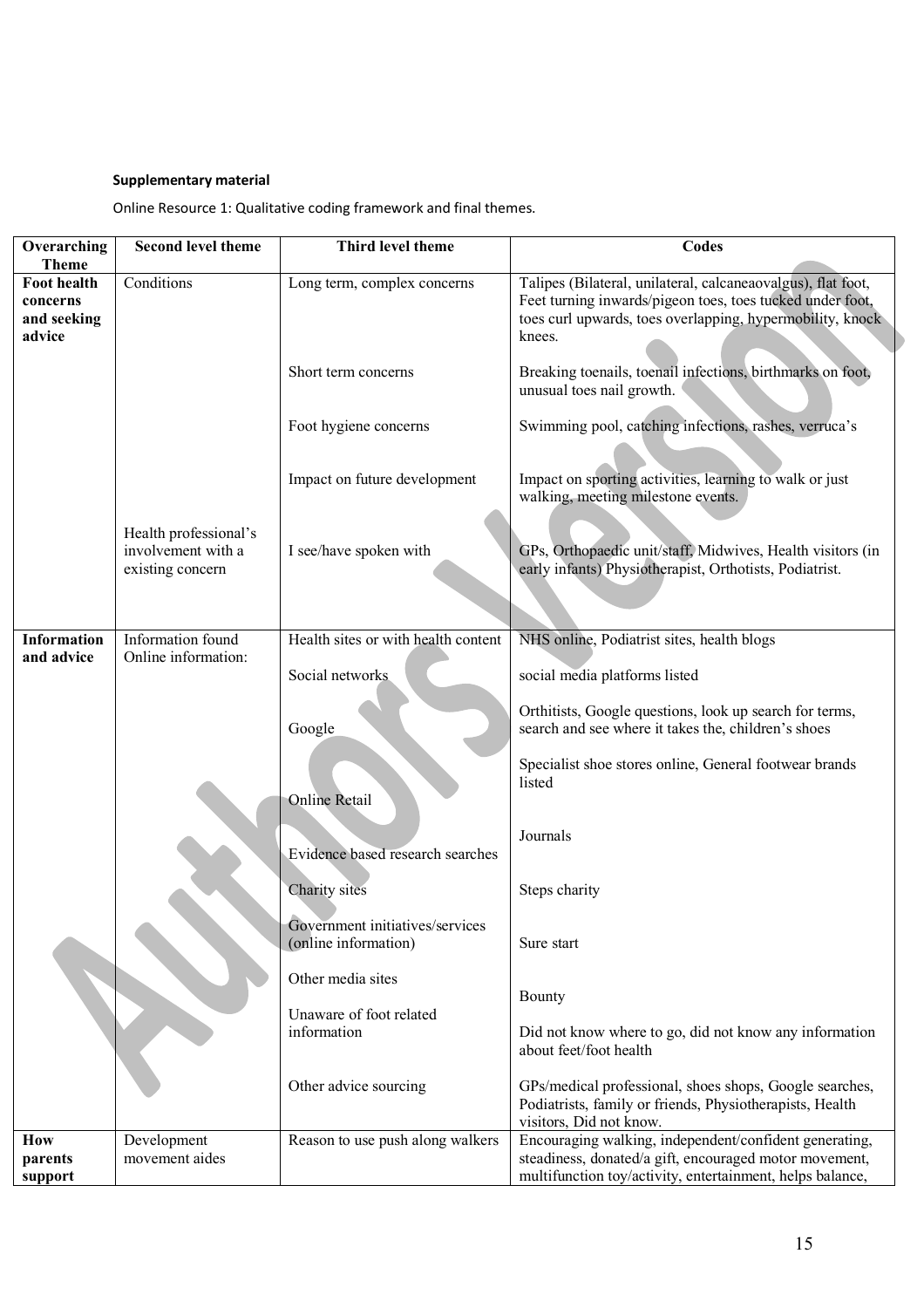| infant<br>milestone                                    |                                                                 |                                          | builds strength, advised to use by nursery, older siblings<br>used one, recommended by friends.                                                                                                                                                                                                                                                                                                                      |
|--------------------------------------------------------|-----------------------------------------------------------------|------------------------------------------|----------------------------------------------------------------------------------------------------------------------------------------------------------------------------------------------------------------------------------------------------------------------------------------------------------------------------------------------------------------------------------------------------------------------|
| events                                                 |                                                                 | Reasons not to use push along<br>walkers | No space at home, bulky aid, did not see the benefits of it,<br>Health professional advised against its use (Health<br>visitor/physiotherapists), its not good for their limbs, it is<br>unsafe, child not interested in using one.                                                                                                                                                                                  |
|                                                        |                                                                 | Reason to use a Jumparoo                 | Donated/gifted, it helps to use feet and strengthen limbs,<br>entertainment for the baby, child enjoyed it, it was<br>recommended by other parents, older sibling had used one,<br>allowed parents time to get on with chores, it develops.<br>motor skills, helped them to straighten upright,<br>independent play.                                                                                                 |
|                                                        |                                                                 | Reasons not to use a Jumparoo            | It was bad for clubfoot, it encourages tip-toe-walking, bad<br>for hips, did not see the benefits in the child using one,<br>cost, personal research did not support a reason to use one,<br>Health professional advised against it (Physiotherapist,<br>Health Visitor, Occupational Therapists, baby too heavy to<br>use it, parent chose to use other developmental aid.                                          |
|                                                        |                                                                 | Reason to use a sit in walker            | Encourages sturdiness, encourages walking, increases<br>mobility, allows independent development, it allows them<br>to practice walking entertainment, older sibling used one,<br>it develops gross motor skills, parent used one as a child, a<br>family members child used one, it was recommended by<br>friends and family, it allows parents to do other things,<br>every baby has one, it was a donated/gifted. |
|                                                        |                                                                 | Reasons not to use a sit in walker       | Did not understand the benefit of it, it is not good for hips<br>or legs, preferred to use another developmental aid, fear of<br>an accident happening, no space to use one, health<br>professional advised against it (Health Visitors, Hospital<br>(talipes), Physiotherapist), personal research into use did<br>not think it was good for them, child was too big to use, it<br>can shorten their achilleas.     |
| received about<br>developmental<br>general foot health | Information/advice<br>advice/developmental<br>aids/footwear and | Shoe shops                               | Do not use walkers/Jumparoos, do not use shoes until<br>walking, how often to buy footwear, advice to measure<br>and support foot. Cant cater for specialist footwear needs<br>Regular fitting, measuring, no shoes until confidently<br>walking, how to accurately measure children feet (a<br>guide), need for cruising shoes.<br>Do not use Jumparro's/walkers, advice about impact on                            |
|                                                        |                                                                 | GPs                                      | turned in feet, skin issues, irritated skin conditions.<br>Toe nail cutting, bowed legs, foot turned in, red book<br>(received at birth)- milestones information, do not use<br>shoes until walking, exercises for the foot/lower limb, look<br>to them on how well their child is developing mentally and<br>physically- meeting major milestones.                                                                  |
|                                                        |                                                                 | <b>Health Visitors</b>                   | Talipes information, delayed walking advice,<br>hypermobility advice.<br>Flat feet advice, insoles, footwear, where to buy specialist<br>footwear for children.                                                                                                                                                                                                                                                      |